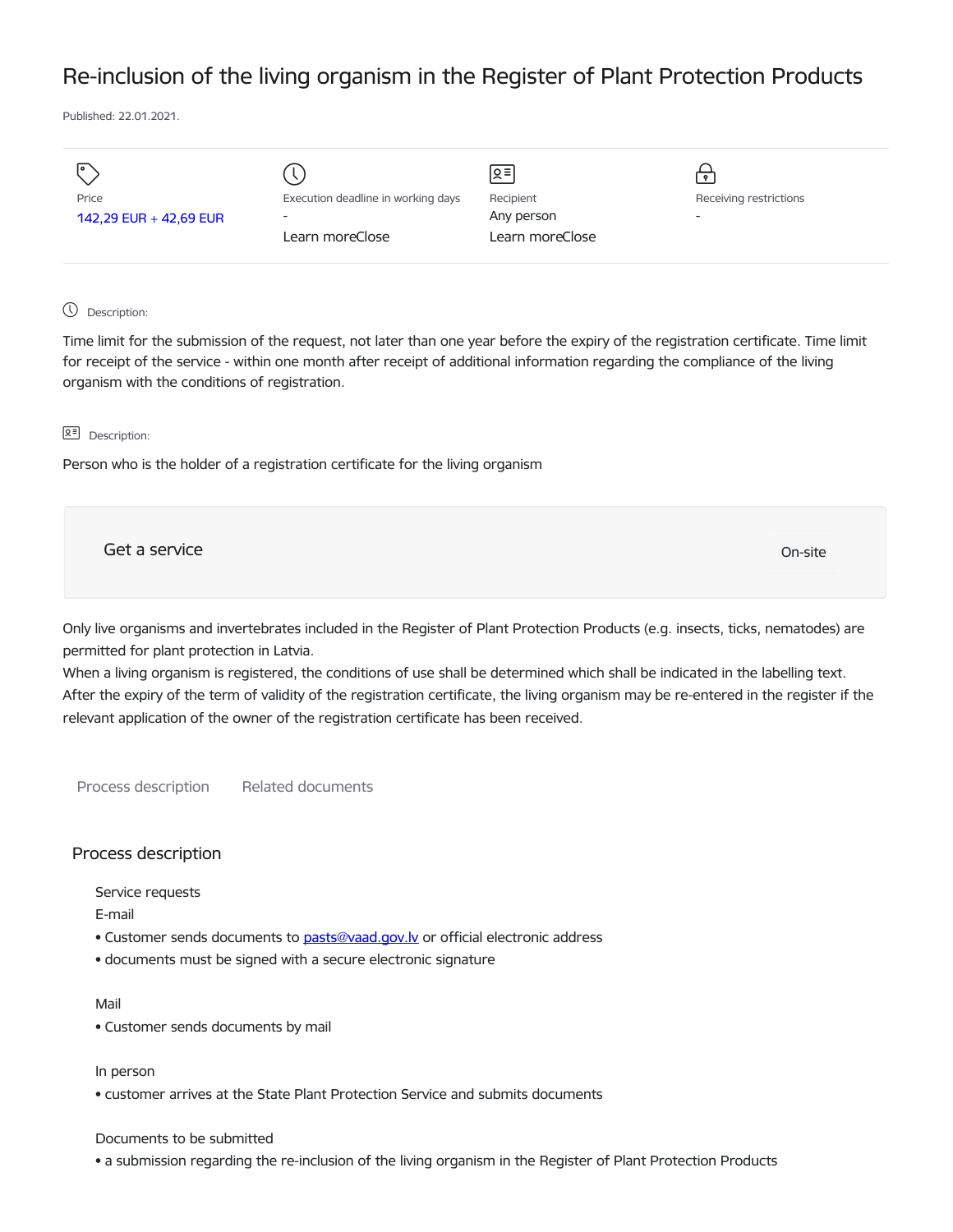• updated information referred to in Annex 1 or Annex 2 to Regulation No 568 of the Cabinet of Ministers of 29 June 2004 (identity and characterisation of the living organism, impact on human health and the environment, assessment of the effectiveness of use, production and intended use)

The State Plant Protection Service shall:

- review the documents submitted;
- carry out an assessment of the decision;

• take a decision on the re-inclusion of the live organism in the Register of Plant Protection Products and lay down certain conditions of use for it;

- approve the labelling text;
- issue a marketing authorisation.

# Payment for service

The service must be paid EUR 142,29 in accordance with the invoice of the State Plant Protection Service, issued on the basis of Cabinet Regulation No 493 of 12 July 2012, Schedule of State Plant Protection Service Charge Services, Annex 2, Sub-paragraph 18.2 (see section "Other information" - "Regulatory enactments").

Service Fee Properties Consignee: State Plant Protection Service Registration No 90000042982 Account No. LV47TREL2160320005000 Bank: Treasury BIC: TRELLV22

# Payment of state fee

In accordance with Section 7, Paragraph two of the Plant Protection Law, the State fee of EUR 42,69 shall be paid for registration and maintenance of a plant protection product in the register, on the basis of Cabinet Regulation No. 139 of 20 February 2007, Regulations regarding the State fee rates and the procedures for payment thereof regarding plant protection products register, plants subject to phytosanitary control and plants section 2 of the register of persons involved in the circulation of products and the register of labels for wood packaging (see section "Other information" - "Regulatory enactments").

State Fee Properties Consignee: Treasury Registration No 90000050138 Account No. LV37TREL1060160919900 Bank: Treasury BIC: TRELLV22 Revenue classification code: 9.1.9.9. Objective: On the sorting of the register of plant protection products

Receipt of services Mail • the customer receives a decision and registration certificate to the specified postal address

In person

• customer arrives at the State Plant Protection Service and receives a decision and registration certificate